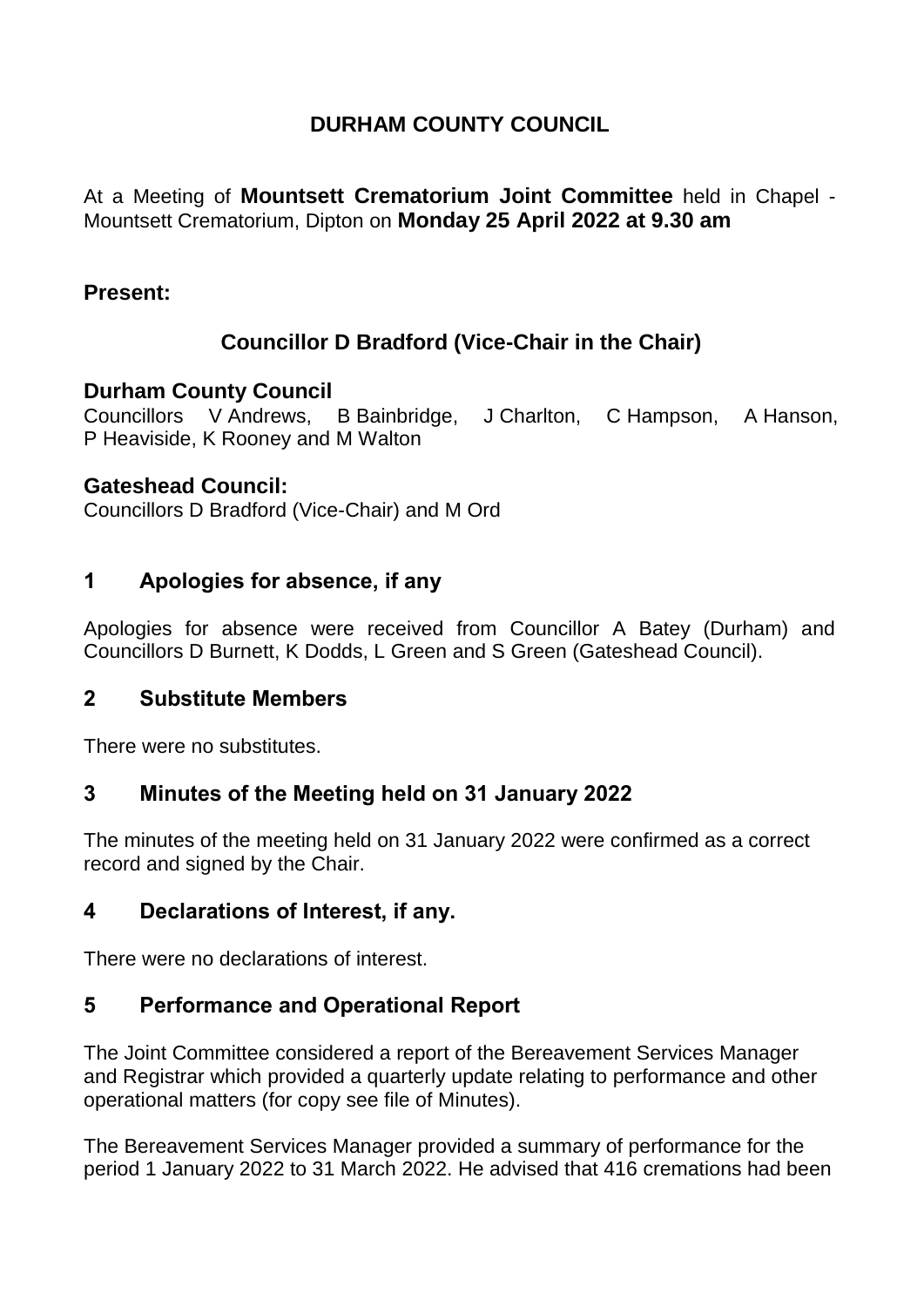undertaken during the period, compared to 487 in the comparable period last year, a decrease of 71. The total number of cremations in 2021/22 was 1,463 compared with 1,758 in 2020/21, a decrease of 295, mainly due to the COVID pandemic peak in 2020/21.

The actual number of cremations undertaken was therefore 163 more than the budget position, resulting in an over achievement of cremation fee income of £96,080 in year.

Moving on to the sale of memorials the number and value of memorials sold of 39 / £5,597 compares to 24 / £5,701 in the same period last year, an increase of 5.

The Bereavement Services Manager further provided details of the Joint Conference of the Federation of Burial & Cremation Authorities and the Cremation Society of Great Britain which was to be held in June 2022. He asked that any member who wished to attend contact him for the necessary arrangements to be made.

Details were then reported regarding the recycling of metals scheme and it was noted the ICCM Board had opened a new round of nominations. One nomination per scheme was requested and the charity was to be bereavement related or linked to life limiting conditions, survivors and their families.

In conclusion the Bereavement Services Manager and Registrar provided an update on the cremator replacement works, noting that the two new cremators were now full operational and an independent inspection had been carried out on Cremator 1 which had fully passed the tests. With regard to the temporary cremator that was purchased during COVD-19 it was noted that an options report on future requirements would be brought back to the committee later in the year.

Councillor Walton asked whether the Great North-East Air Ambulance was an eligible charity for ICCM nomination and she asked that where possible a local charity should be chosen. In response the Bereavement Services Manager advised that the GNEAA had previously been nominated. He agreed that a local charity should always be selected where possible and asked that any nominations be emailed to him before the closing date in July.

Councillor Charlton asked for some further clarification on the intended course of action to be taken in relation to the temporary cremator. The Bereavement Services Manager advised that an options report would be brought back to a future meeting.

#### **Resolved:**

That the Joint Committee

a. Note the current performance of the crematorium.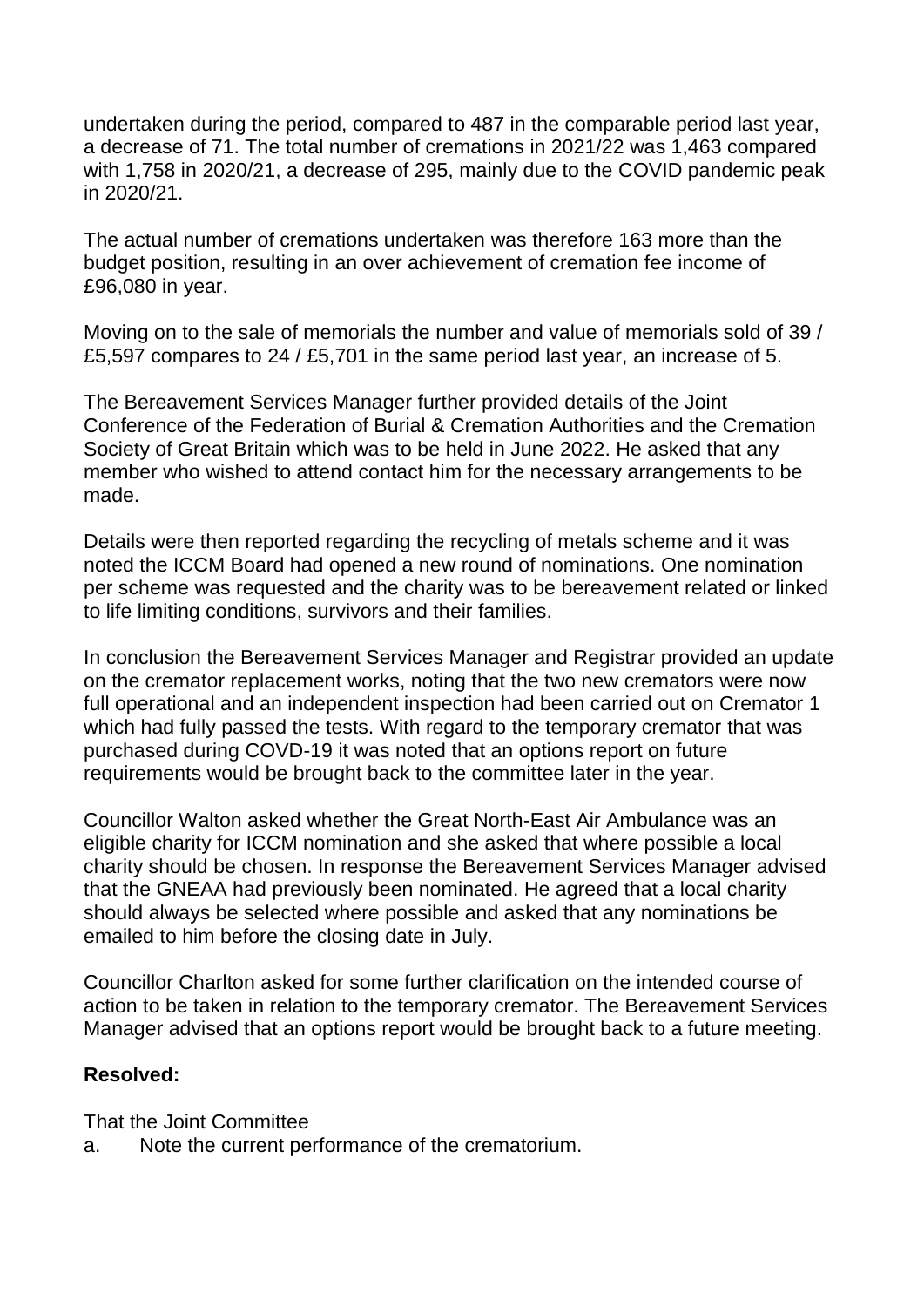- b. Note the date of the Joint Conference of the Federation of Burial & Cremation Authorities and the Cremation Society of Great Britain and inform the Bereavement Services Manager of any representation from the Joint Committee.
- c. Note the latest round of recycling of metals.
- d. Note the update with regards to the cremator replacement project.

### **6 Financial Monitoring Report - Provisional Outturn as at 31 March 2022**

The Joint Committee considered a joint report of the Corporate Director of Neighbourhoods and Climate Change and Corporate Director of Resources and Treasurer to the Joint Committee which provided details of the provisional outturn position for 2021/22 and the projected level if reserves and balances as at 31 March 2022 (for copy see file of Minutes).

The Finance Manager (Neighbourhoods and Climate Change) explained that the projected outturn is a surplus (Before transfers to reserves and a distribution of surpluses to the partner authorities) of £373,591 against a budgeted surplus of £24,662, £348,929 more than the budgeted position.

Contributions to the earmarked reserves were also forecasted to be £348,929 more than originally budgeted and in line with the MCJC Reserve Policy to maintain a General Reserve of 30% of the income budget, a transfer to the General Reserve of £10,358 was required.

The total reserves and balances position was forecast to be £931,277 at the yearend comprising of a retained reserve of £622,591 and a general reserve of £308,686.

Councillor Walton raised a query regarding significant variances and the Finance Manager (Neighbourhoods and Climate Change) advised that this was mainly due to the cremator replacement works overlapping financial years into 2022/23, which would be adjusted in the reserves budget next year.

The Chair commented that the reserves were reaching a sizeable amount and asked if there were any predictions on how this would fair of the coming few years. The Finance Manager (Neighbourhoods and Climate Change) advised that the reserves were constantly reviewed, however the current level of reserves whilst appearing to be high were justified and this had been demonstrated through the recent emergencies which the crematorium had faced.

Councillor Charlton raised a query regarding the increase in gas and electric charges and whilst noting that solar panels did provide some of the energy used at the crematorium, she queried whether the budgeted amount was still adequate given the anticipated increases. The Finance Manager (Neighbourhoods and